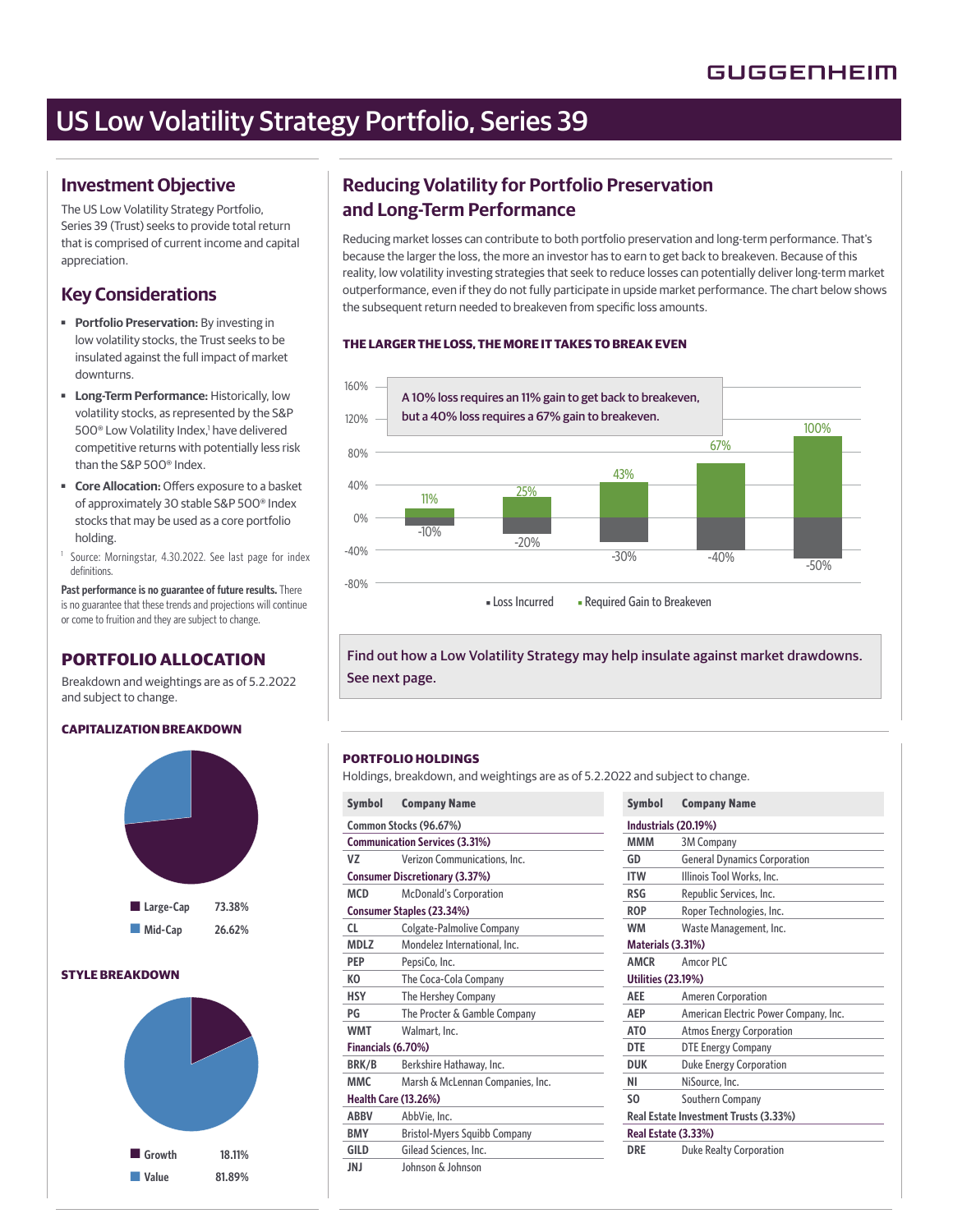### **ANNUAL TOTAL RETURNS 2**

| Hypothetical Strategy vs. S&P 500® Index |                                        |                                     |
|------------------------------------------|----------------------------------------|-------------------------------------|
| Year <sup>3</sup>                        | <b>Hypothetical</b><br><b>Strategy</b> | <b>S&amp;P 500®</b><br><b>Index</b> |
| 2000+                                    | 18.60%                                 | $-9.10%$                            |
| 2001                                     | 0.42%                                  | $-11.89%$                           |
| 2002                                     | $-5.96%$                               | $-22.10%$                           |
| 2003                                     | 17.92%                                 | 28.68%                              |
| 2004                                     | 15.37%                                 | 10.88%                              |
| 2005                                     | 1.03%                                  | 4.91%                               |
| 2006                                     | 16.78%                                 | 15.79%                              |
| 2007                                     | 0.45%                                  | 5.49%                               |
| 2008                                     | $-23.08%$                              | -37.00%                             |
| 2009                                     | 13.22%                                 | 26.47%                              |
| 2010                                     | 10.73%                                 | 15.06%                              |
| 2011                                     | 8.10%                                  | 2.63%                               |
| 2012                                     | 7.02%                                  | 16.00%                              |
| 2013                                     | 20.85%                                 | 32.39%                              |
| 2014                                     | 12.60%                                 | 13.68%                              |
| 2015                                     | 0.00%                                  | 1.37%                               |
| 2016                                     | 9.51%                                  | 11.96%                              |
| 2017                                     | 14.65%                                 | 21.82%                              |
| 2018                                     | $-2.57%$                               | $-4.39%$                            |
| 2019                                     | 22.07%                                 | 31.48%                              |
| 2020                                     | $-0.75%$                               | 18.39%                              |
| 2021                                     | 20.70%                                 | 28.68%                              |
| <b>2022</b> (through 3.31.2022)          | $-2.95%$                               | $-4.60%$                            |

#### **AVERAGE ANNUAL TOTAL RETURNS**

Hypothetical Strategy vs. S&P 500® Index through 12.31.2021.

| <b>Time Period</b>                                  | <b>Hypothetical</b><br><b>Strategy</b> | <b>S&amp;P 500®</b><br><b>Index</b> |
|-----------------------------------------------------|----------------------------------------|-------------------------------------|
| <b>Life of Model</b><br>$(12.31.1999 - 12.31.2021)$ | 7.49%                                  | 7.55%                               |
| 10-Year                                             | 10.05%                                 | 16.54%                              |
| 5-Year                                              | 10.31%                                 | 18.46%                              |
| 3-Year                                              | 13.51%                                 | 26.05%                              |
| 1-Year                                              | 20.70%                                 | 28.68%                              |

#### **HISTORICAL RISK/RETURN ANALYSIS4**

Hypothetical Strategy vs. S&P 500® Index 12.31.1999–3.31.2022.

|                                  | <b>Hypothetical</b><br><b>Strategy</b> | <b>S&amp;P 500®</b><br><b>Index</b> |
|----------------------------------|----------------------------------------|-------------------------------------|
| <b>Standard Deviation (Risk)</b> | 11.67%                                 | 15.04%                              |
| <b>Annualized Return</b>         | 7.26%                                  | 7.24%                               |
| <b>Sharpe Ratio</b>              | 0.47                                   | 0.36                                |
| Alpha                            | 3.09%                                  | $0.00\%$                            |
| Beta                             | 0.57                                   | 1.00                                |

- <sup>2</sup> Annual total returns are calculated using closing prices beginning 12.31 the previous year and ending 12.31 the stated year, for the noted one year period except that for 2022. Total return measures change in the value of an investment assuming reinvestment of all dividends and capital gains. These hypothetical results represent past performance of the strategy and not the actual Trust. Past performance does not guarantee future results. There can be no assurance that the Trust will achieve better performance than the S&P 500® Index or over any investment period in the Trust.
- <sup>3</sup> It is assumed that the investment is liquidated at the end of the time series shown here, resulting in application of relevant fees and charges.
- 4 Index Return data and Risk Free Rates data are from Bloomberg. Guggenheim calculates numerical data illustrated from raw data received from partners. Calculations are based on annualized figures. See last page for definitions.

# **Guggenheim's US Low Volatility Strategy Portfolio**

The growth of \$10,000 chart below shows how Guggenheim's US Low Volatility Strategy would have preserved and performed compared to the S&P 500® Index-including during the five largest S&P 500® Index downturns since the beginning of 2000. Over the long term, across both up and down markets, the hypothetical strategy displayed attractive returns. More importantly, the hypothetical strategy consistently outperformed the S&P 500® Index during each of the market drawdowns.

#### **GROWTH OF \$10,000**

- Hypothetical Strategy vs. S&P 500® Index 12.31.1999–3.31.2022.
- Hypothetical Strategy (Ending value \$47,591) S&P 500® Index (Ending value \$47,335)



|                            | <b>Date</b><br>Start* | <b>Date</b><br>Finish* | S&P 500 <sup>®</sup><br><b>Index</b> | <b>Hypothetical</b><br><b>Strategy</b> | <b>Hypothetical</b><br><b>Strategy Excess Return</b> |
|----------------------------|-----------------------|------------------------|--------------------------------------|----------------------------------------|------------------------------------------------------|
| <b>Dot.Com Bubble</b>      | 3/24/00               | 10/9/02                | $-43.8%$                             | 19.3%                                  | 63.1%                                                |
| <b>Financial Crisis</b>    | 10/9/07               | 3/9/09                 | $-50.2%$                             | $-34.4%$                               | 15.8%                                                |
| <b>Flash Crash</b>         | 4/23/10               | 7/2/10                 | $-12.8%$                             | $-5.9%$                                | 6.9%                                                 |
| <b>U.S. Debt Downgrade</b> | 4/29/11               | 10/3/11                | $-15.8%$                             | $-5.1%$                                | 10.7%                                                |
| 04 Fed Pivot               | 9/20/18               | 12/24/18               | $-13.5%$                             | $-6.0\%$                               | 7.5%                                                 |
|                            |                       | Average                | $-27.2%$                             | $-6.4%$                                | 20.8%                                                |

All strategy performance is hypothetical (not any actual Trust) and reflects Trust sales charges and estimated expenses but not brokerage commissions on stocks or taxes. Hypothetical performance is based on the assumption that the portfolio reconstitution would have occurred annually. Past performance is no guarantee of future results. Actual returns will vary from hypothetical strategy returns due to timing differences and because the Trust may not be invested equally in all stocks or be fully invested at all times. In any given year the strategy may lose money or underperform the Index. High returns are highly unusual and cannot be sustained. Investors should also be aware that these returns were primarily achieved during favorable market conditions. Growth of \$10,000 chart is based on monthly net returns for both the strategy and index. The indicated drawdowns were calculated using the closest month-end to the actual market drawdown dates.

\*Performance for each downturn is calculated based on the nearest month start and month end for each date range. The COVID-19 downturn, which lasted from 2.19.2020 to 3.23.2020 is not included in this table because the performance during the related moth start and end dates did not rank as one of the top five largest S&P 500 downturns since 12.31.1999.

# **Risk-Averse Equity Investing**

The table below shows the attractive balance between down-market and up-market capture of Guggenheim's hypothetical strategy versus the S&P 500® Index and comparable mutual funds and ETFs.

| 1.1.2000-12.31.2021               | <b>Down-Market Capture</b> | Up-Market Capture | <b>Capture Ratio</b> |
|-----------------------------------|----------------------------|-------------------|----------------------|
| <b>Hypothetical Strategy</b>      | 56.14%                     | 60.64%            | 1.08                 |
| Average Active Equity Mutual Fund | 97.67%                     | 97.78%            | 1.00                 |
| Average Equity ETF                | 109.88%                    | 107.25%           | 0.98                 |
| S&P 500 <sup>®</sup> Index        | 100.00%                    | 100.00%           | 1.00                 |

Source: Guggenheim & Morningstar, 3.31.2022. Average Equity ETF defined as average of all Large Cap ETFs with history back to 1.1.2000; **Average Equity Mutual Fund** is average of all active (non-indexed) large cap blend funds, using oldest share class, with history back to 1.1.2000. Source for all data is Guggenheim Funds Distributors, LLC, unless otherwise stated. See last page for index definitions.

+ These returns are the result of extraordinary market events and are not expected to be repeated.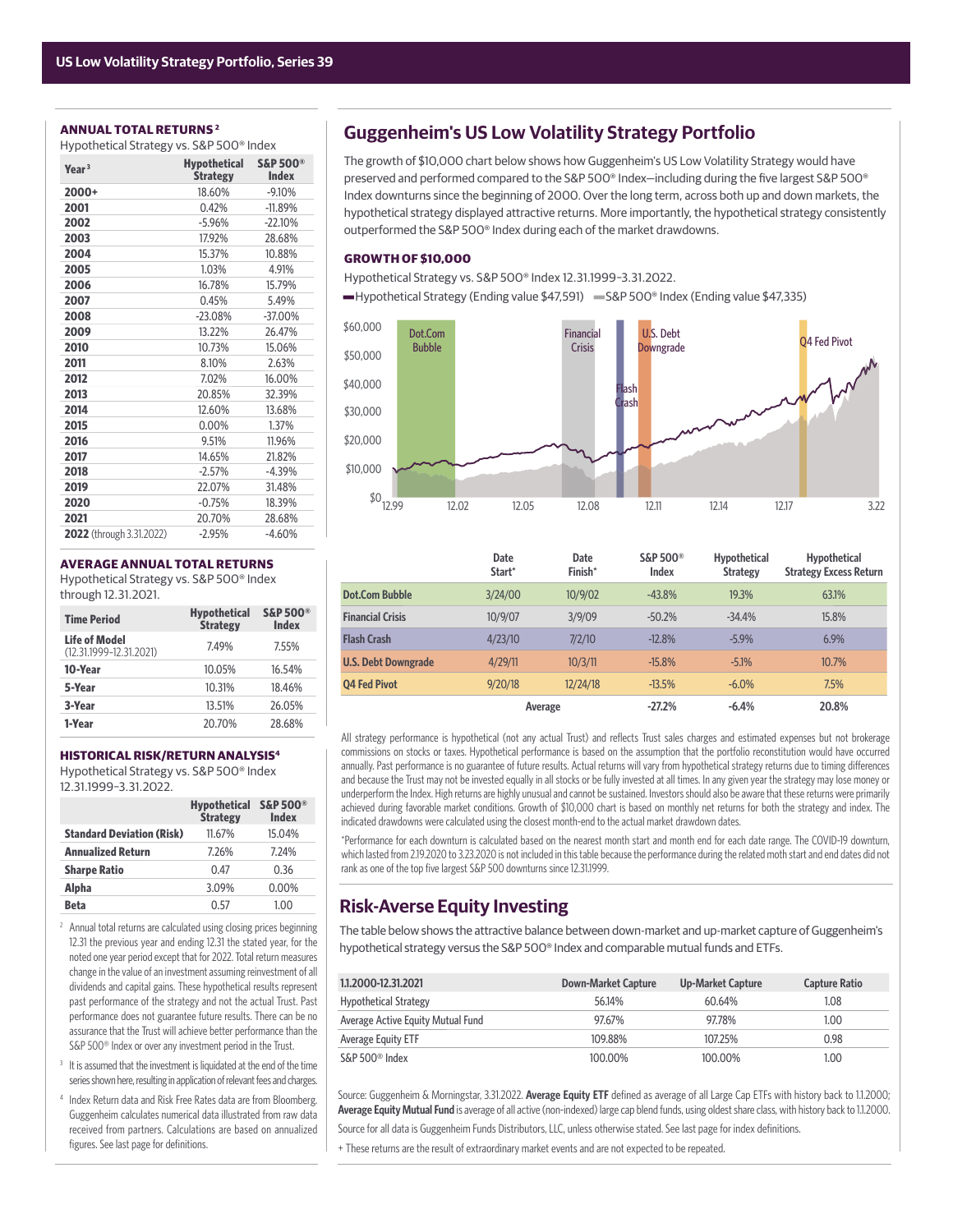# **Security Selection**

The Trust's portfolio was constructed and the securities were selected on April 26, 2022 (the "Security Selection Date") using the Security Selection Rules outlined below.

#### **Security Selection Rules:**

In constructing the Trust's portfolio, securities were selected based on the following rules-based criteria.

- 1. **Initial Universe:** Start with all securities that trade on a major exchange as of the Security Selection Date. Note that while the final selection step will include a subset of the initial universe, this initial universe of large, mid, and small cap stocks is used for fundamental ranks in step 2.
- 2. Rank on Fundamentals: Rank every company identified in the initial universe against other companies in the same sector, as defined by Global Industry Classification Standard. Each ranking is determined as of the Security Selection Date using the most recently reported information and uses a scale of 1 through 10 (1 representing the highest scoring 10% in the sector and 10 representing the lowest scoring 10% in the sector):
	- Return on assets as provided by S&P Compustat, and calculated as latest four quarters of reported operating income divided by the average of most recent reported total assets and year ago reported total assets.
	- Earnings before interest, taxes, depreciation and amortization for the latest four quarters divided by enterprise value, as provided by S&P Compustat. Enterprise value is determined by adding the equity market capitalization as of the most recent closing price with the total outstanding long term and short term debt as determined by the most recently available balance sheet, and then subtracting any cash and short term investments, as determined by the most recently available balance sheet.
	- Year-over-year growth in sales per share, as provided by S&P Compustat. Trailing year-over-year growth is the percentage change in sales per-share for the trailing 12 months versus the sales per-share from the prior 12 months. Sales per-share is the trailing 12 months of sales from the most recent trailing quarterly filings divided by the end of period reported count of common shares outstanding used to calculate basic earnings per share.

Each financial metric will create a separate score so that every company will have three scores. These three scores are averaged together to create one composite score for a company. This composite score is used to rank the companies in the next step in order to determine the sub-universe of securities.

- 3. **Defi ne Sub-Universe:** Reduce the initial universe of securities to a subuniverse that meets the following requirements, with each requirement being applied independently to the initial universe from the other requirements in this step, as of the Security Selection Date:
	- Exclude the lowest ranked 25% of securities from the initial universe determined by the average of the three financial rankings described in step 2.
	- Exclude the 20% of the initial universe with the lowest trailing 6 month total return.
	- Exclude securities that are not members of the S&P 500<sup>®</sup> Index.
	- Exclude all securities whose standard deviation of daily returns for the trailing year, as provided by FactSet, is above the median of that metric amongst all S&P 500® Index members.
	- Exclude all securities whose standard deviation of trailing 36 monthly returns, as provided by FactSet, is above the median of that metric amongst all S&P 500® Index members or which do not have 36 months of trading history.
	- Exclude all securities whose Beta, as provided by FactSet based on the trailing 2 years of weekly returns, is above the median of that metric amongst all S&P 500® Index members.



- Exclude securities with a market capitalization less than \$1 billion, as provided by FactSet based on the closing price as of the Security Selection Date.
- Exclude securities with trading liquidity of less than \$1 million, as determined by the median daily dollar trading volume (i.e., volume in shares multiplied by the closing price for the day, as provided by FactSet) during a 90 trading day look back from the Security Selection Date.
- Exclude securities with share price less than \$5.
- Exclude securities that have a pending cash or stock merger and acquisition or bankruptcy announcement which will lead to delisting the security. Such events will be determined by reviewing the corporate action announcement data from Bloomberg where the announced date falls before the Security Selection Date.
- 4. **Selection:** Select from the sub-universe the 30 securities with the lowest volatility, as measured by standard deviation of daily returns as sourced from FactSet for the previous trailing year, and equally weight these securities as of Security Selection Date. Selected securities must adhere to the following portfolio limits:
	- Maximum 25% weight in any sector/group (as defined by Global Industry Classification Standard).
	- Maximum 10% weight in any industry (as defined by Global Industry Classification Standard).
	- Maximum 20% weight in non-US countries (as defined by Bloomberg L.P. index methodology for country categorization).

 Once any of the investment limitations has been reached, additional securities of that kind will not be included in the Trust and the next lowest volatility security will be used.

Please note that due to the fluctuating nature of security prices, the weighting of an individual security, sector/group or industry in the Trust portfolio may change after the Security Selection Date.